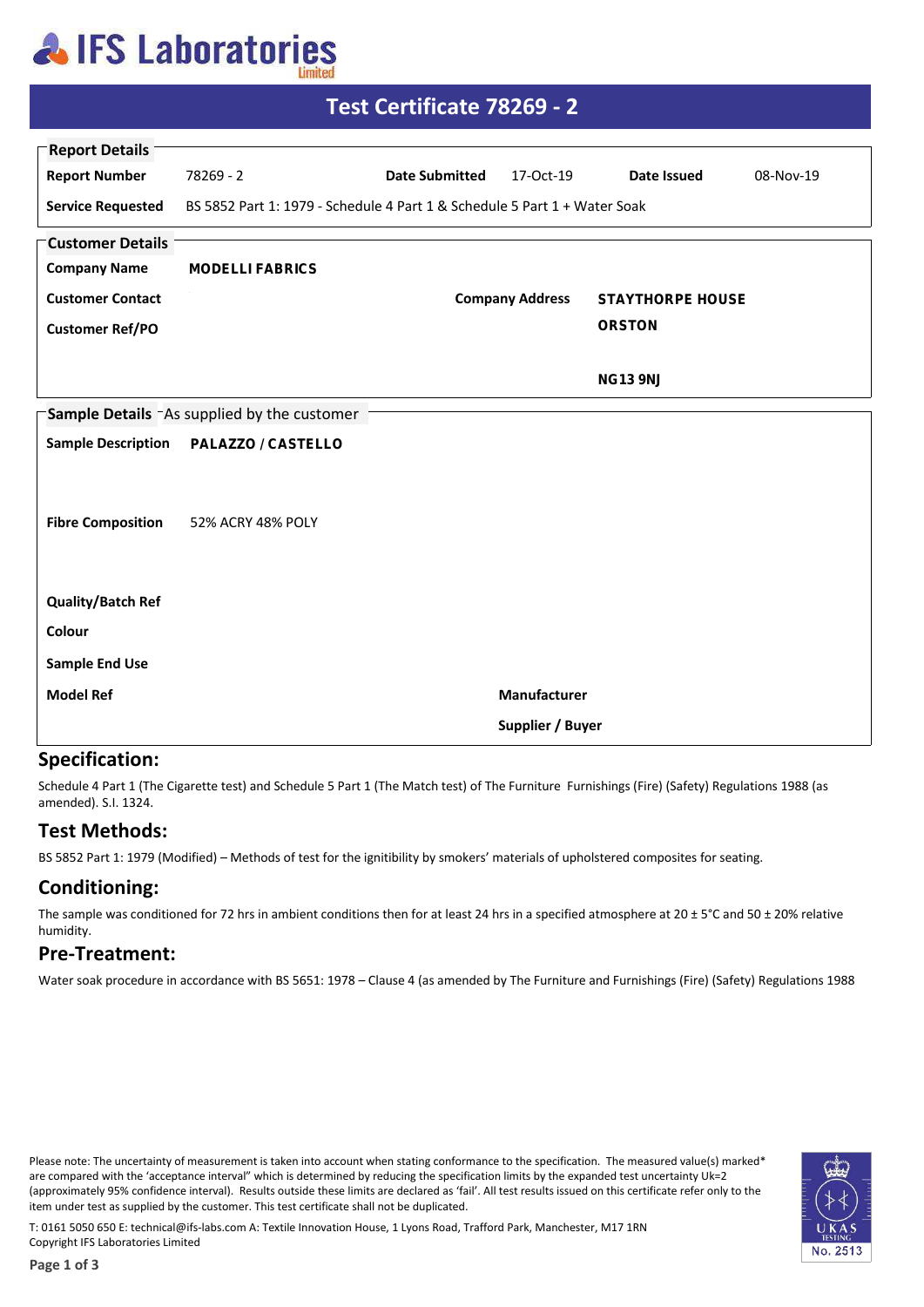# **AIFS Laboratories**

## Test Certificate 78269 - 2

### **Test Results**

The Following test results relate only to the ignitibility of the combination of the materials under the particular conditions of test; they are not intended as a means of assessing the full potential fire hazard of the materials in use.

| <b>Test Type</b>                                                                    | Schedule 4 Part 1                                                    | <b>Initial Test</b>         | <b>Repeat Test</b>          |  |
|-------------------------------------------------------------------------------------|----------------------------------------------------------------------|-----------------------------|-----------------------------|--|
| <b>Filling Material Used:</b>                                                       |                                                                      | VP45 20-22Kg/m <sup>3</sup> | VP45 20-22Kg/m <sup>3</sup> |  |
| <b>Smouldering Duration [mm:ss]:</b>                                                |                                                                      | <60.00                      | < 60.00                     |  |
| the placement of the cigarette:                                                     | Progressive smouldering and/or flaming observed within one hour of   |                             |                             |  |
| <b>Evidence of melting:</b>                                                         |                                                                      | $\overline{\mathbf{v}}$     | $\overline{\mathbf{v}}$     |  |
| <b>Evidence of charring:</b>                                                        |                                                                      | $\overline{\mathbf{v}}$     | $\overline{\mathbf{v}}$     |  |
| <b>Evidence of dripping:</b>                                                        |                                                                      |                             |                             |  |
| <b>Cover Split</b>                                                                  |                                                                      |                             |                             |  |
| <b>Forcibly Extinguished</b>                                                        |                                                                      | $\vert \ \ \vert$           |                             |  |
| <b>Test Result</b>                                                                  |                                                                      | <b>PASS</b>                 | <b>PASS</b>                 |  |
| <b>Test Type</b>                                                                    | Schedule 5 Part 1                                                    | <b>Initial Test</b>         | <b>Repeat Test</b>          |  |
| <b>Filling Material Used:</b>                                                       |                                                                      | VP45 20-22Kg/m <sup>3</sup> | VP45 20-22Kg/m <sup>3</sup> |  |
| Smouldering / Flaming / Glowing Duration [mm:ss]:                                   |                                                                      | 0.01                        | 0.03                        |  |
| Progressive smouldering observed within one hour after the removal of<br>the flame: |                                                                      | $\sim$                      |                             |  |
| <b>Evidence of melting:</b>                                                         |                                                                      | $\blacktriangledown$        | $\overline{\mathbf{v}}$     |  |
| <b>Evidence of charring:</b>                                                        |                                                                      | $\overline{\mathbf{v}}$     | $\overline{\mathbf{v}}$     |  |
| <b>Evidence of dripping:</b>                                                        |                                                                      |                             |                             |  |
| burner:                                                                             | Flaming continued for more then 120 seconds after the removal of the |                             |                             |  |
| <b>Forcibly Extinguished</b>                                                        |                                                                      | $\mathsf{L}$                |                             |  |
| <b>Test Result</b>                                                                  |                                                                      | <b>PASS</b>                 | <b>PASS</b>                 |  |

Please note: The uncertainty of measurement is taken into account when stating conformance to the specification. The measured value(s) marked\* are compared with the 'acceptance interval" which is determined by reducing the specification limits by the expanded test uncertainty Uk=2 (approximately 95% confidence interval). Results outside these limits are declared as 'fail'. All test results issued on this certificate refer only to the item under test as supplied by the customer. This test certificate shall not be duplicated.



T: 0161 5050 650 E: technical@ifs-labs.com A: Textile Innovation House, 1 Lyons Road, Trafford Park, Manchester, M17 1RN Copyright IFS Laboratories Limited